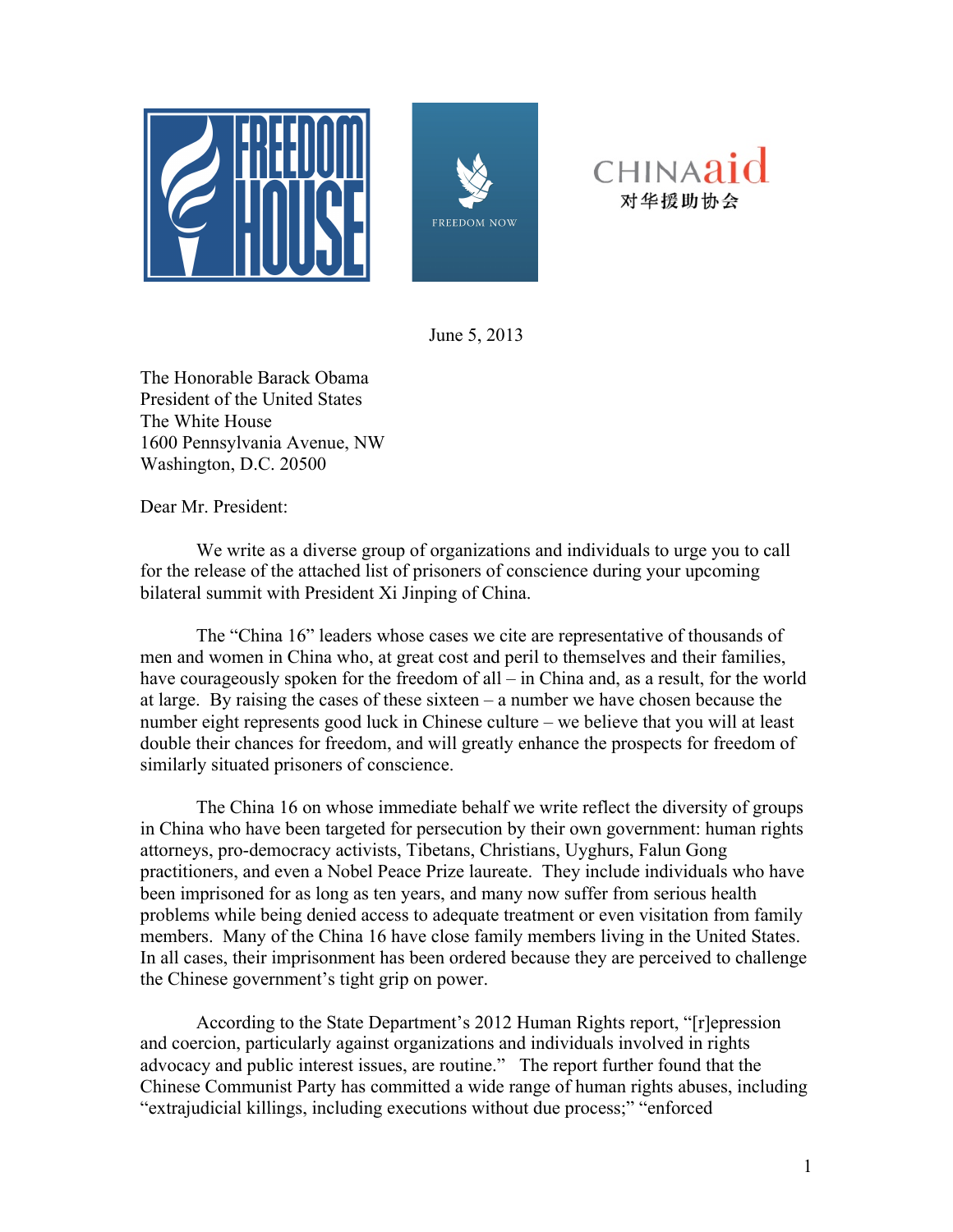disappearance and incommunicado detention;" "torture and coerced confessions of prisoners;" "detention and harassment of lawyers, journalists, writers . . . and others;" "a lack of due process in judicial proceedings;" "restrictions on freedom to assemble, practice religion, and travel;" "discrimination against women, minorities, and persons with disabilities;" "a coercive birth-limitation policy that in some cases resulted in forced abortion (sometimes at advanced stages of pregnancy) or forced sterilization;" "trafficking in persons;" and "the use of forced labor, including prison labor."

Moreover, the State Department has designated China as a "Country of Particular Concern" (CPC) under the International Religious Freedom Act. In this regard, the U.S. Commission on International Religious Freedom recently recommended that the designation be reissued, noting that "[r]eligious groups and individuals considered to threaten national security or social harmony, or whose practices are deemed beyond the vague legal definition of 'normal religious activities,' are illegal and face severe restrictions, harassment, detention, imprisonment, and other abuses." Tibetan Buddhists, Uyghur Muslims, Protestants, Catholics, and Falun Gong practitioners were identified as widely persecuted religious groups.

Our initiative on behalf of the China 16 is intended to match brave and suffering faces to the abuses now taking place in China against lawyers, academics, writers, businessmen, and religious and political leaders, who carry with them the hope for a more peaceful  $21<sup>st</sup>$  century for all. As such, each of the China 16 merits a strong voice – not only from civil society and the media but, perhaps most importantly, from you as our President. By giving voice and standing up for the China 16, you will signal to China that its relations with the United States will be greatly affected by how it treats them, and that improved relations with the United States will follow the release of the China 16 and other prisoners of conscience.

The United States has long and successfully made a robust commitment to the human rights of prisoners of conscience a critical component of our foreign policy. Not even the innumerable serious issues that surrounded the Cold War prevented American administrations from directly pressing Soviet leaders to respect the rights of Soviet Jews, Pentecostals, and others -- a priority that enhanced rather than detracted from the satisfactory resolution of the full range of U.S.-Soviet bilateral relations. America's relationship with China must be no different, and our implacable support of the China 16 is based on the premise that U.S. disinterest in the peaceful advancement of such basic values as liberty and the rule of law profoundly disserves both our values and our interests.

We urge you to raise the cases of the China 16 when you meet with President Xi Jinping at your upcoming summit, and to insist upon their release.

Respectfully,

Ed Brown Senior Human Rights Advisor Stefanus Alliance, Norway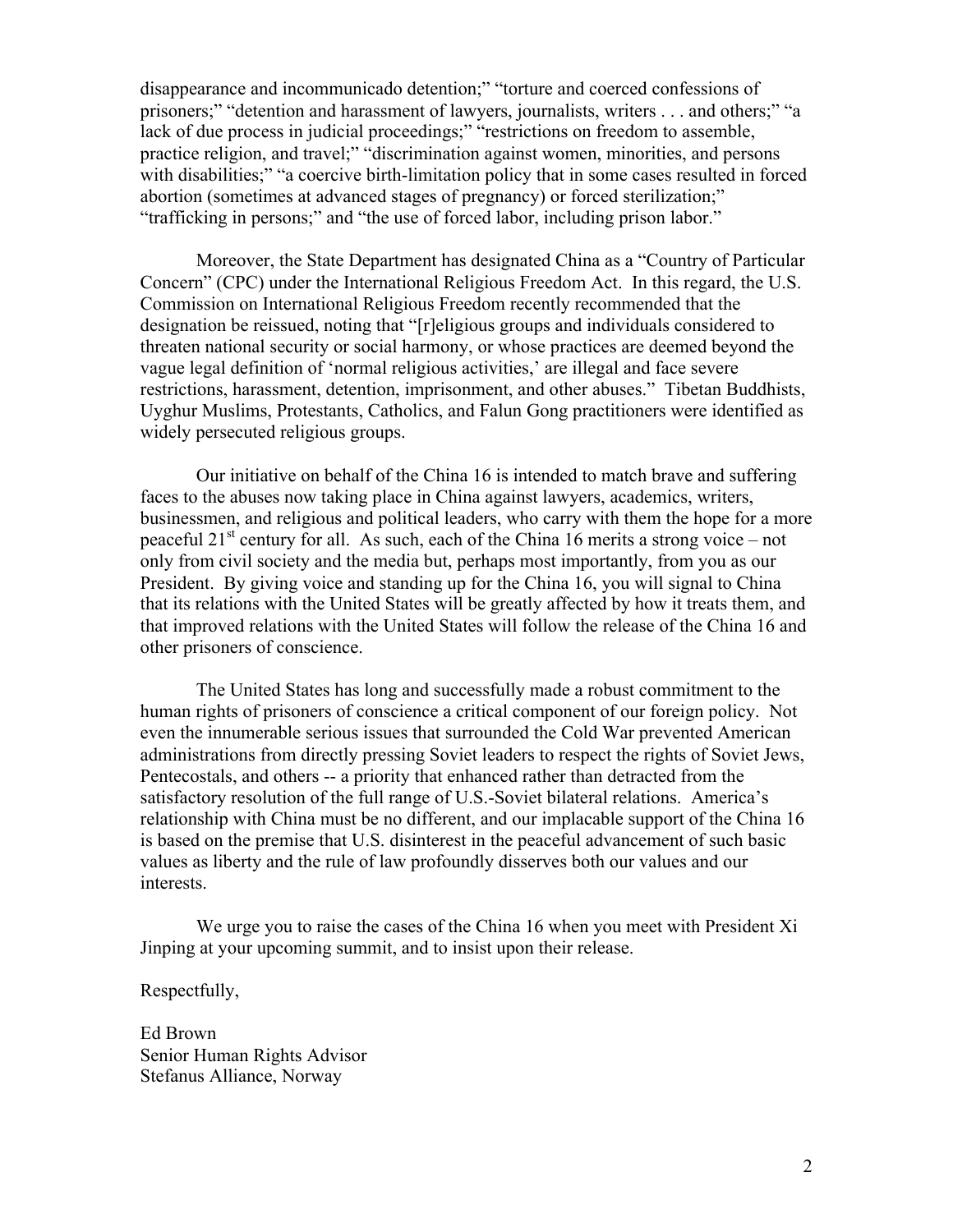Ann Buwalda Executive Director Jubilee Campaign – USA

Daniel Calingaert Executive Vice President Freedom House

Janice Shaw Crouse, Ph.D. Director and Senior Fellow The Beverly LaHaye Institute Concerned Women for America

Dan Fefferman President International Coalition for Religious Freedom

Zhou Fengsuo Chair Humanitarian China

Bob Fu Founder and President China Aid

Jared Genser Founder Freedom Now

Dr. Yang Jianli President Citizen Power for China / Initiatives for China

Rebiya Kadeer President World Uyghur Congress

Metodija A. Koloski President United Macedonian Diaspora

Dr. Katrina Lantos Swett President Lantos Foundation

Dr. Charles Lee Spokesman Global Service Center for Quitting the Chinese Communist Party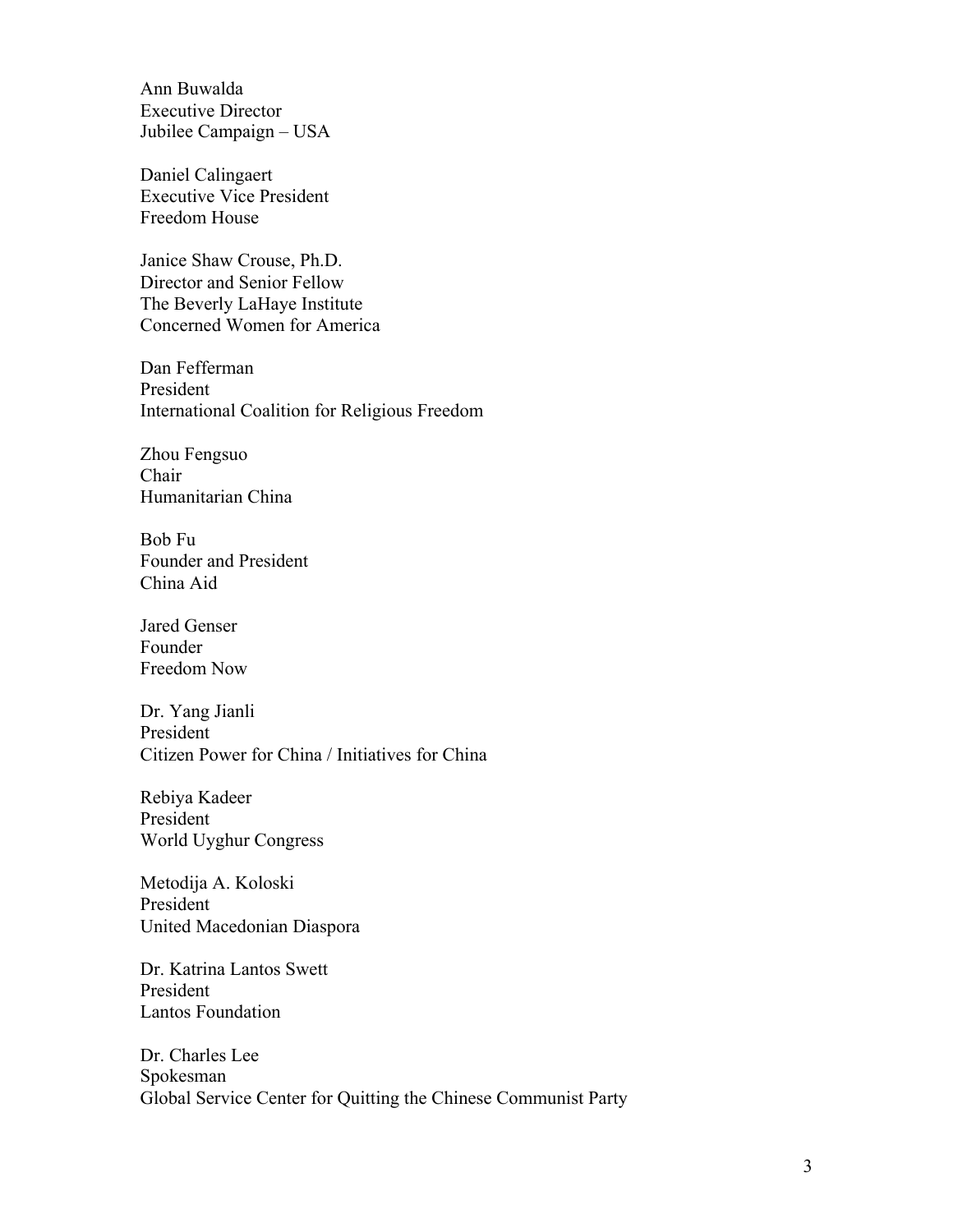Larry Lerner President Union of Councils for Jews in the Former Soviet Union

Terri E. Marsh Executive Director Human Rights Law Foundation

Brent McBurney President & CEO Advocates International

Faith J. H. McDonnell Director, Religious Liberty Program Institute on Religion and Democracy

Greg Mitchell President The Mitchell Firm

Dr. Russell Moore President Southern Baptist Ethics & Religious Liberty Commission

Sen Nieh U.S. Liaison Global Mission to Rescue Persecuted Falun Gong Practitioners

Hu Ping Editor Beijing Spring

Senge Sering President Institute for Gilgit Baltistan Studies

Alim Seytoff, Esq. President Uyghur American Association

Danny Smith Founder and International Director Jubilee Campaign – UK

Todd Stein Director of Government Relations International Campaign for Tibet